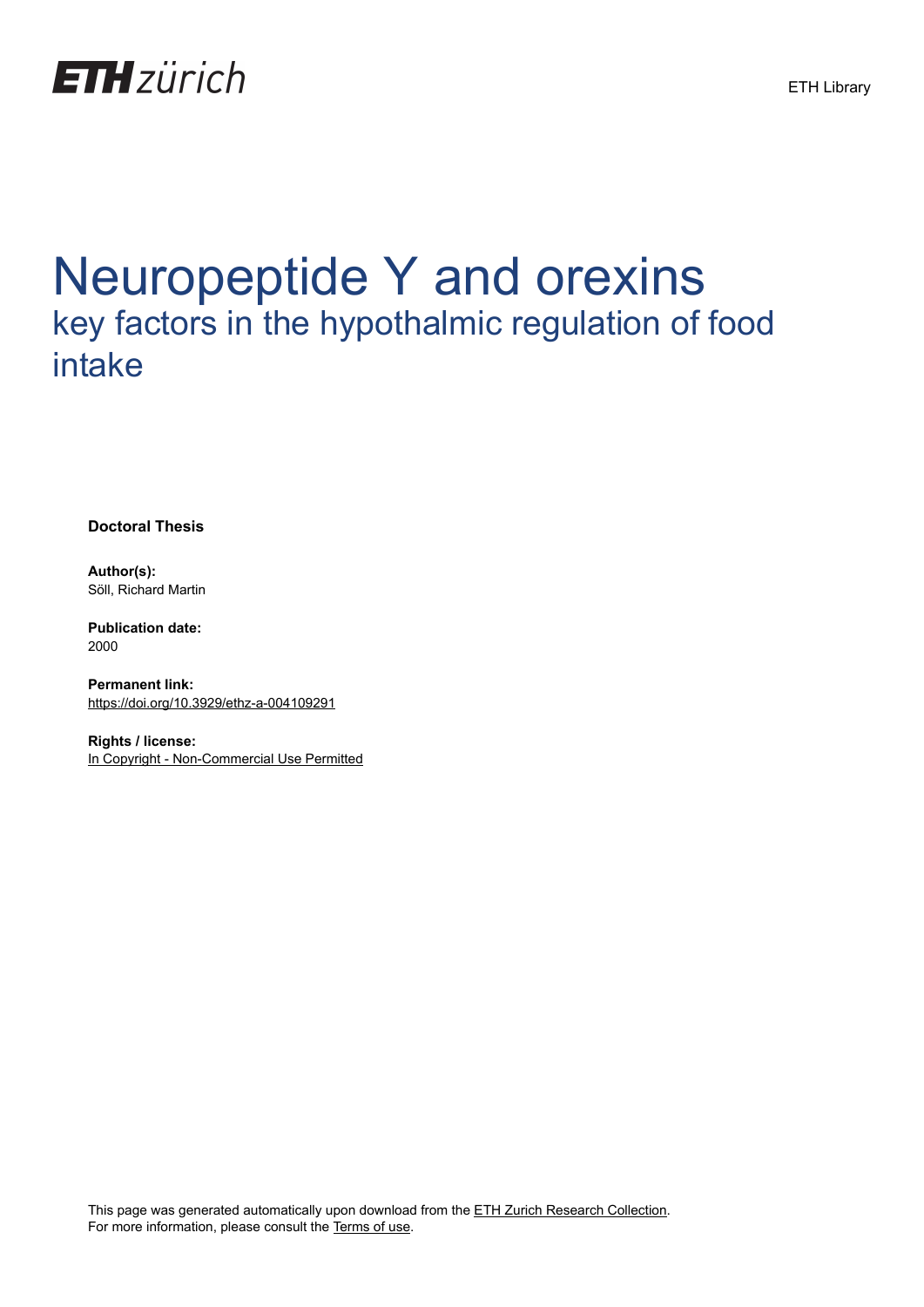Dissertation ETH No. 13977

## **Neuropeptide Y and Orexins:** Key Factors in the Hypothalamic Regulation of **Food Intake**

A dissertation submitted to the **Swiss Federal Institute of Technology Zurich** for the degree of Doctor of Natural Sciences

presented by

#### **Richard Martin Söll**

Eidg. dipl. Apotheker

born May 7th, 1968 Citizen of Wattwil (SG), Switzerland

accepted on the recommendation of

Prof. Dr. A. G. Beck-Sickinger, examiner Prof. Dr. G. Folkers, co-examiner

2000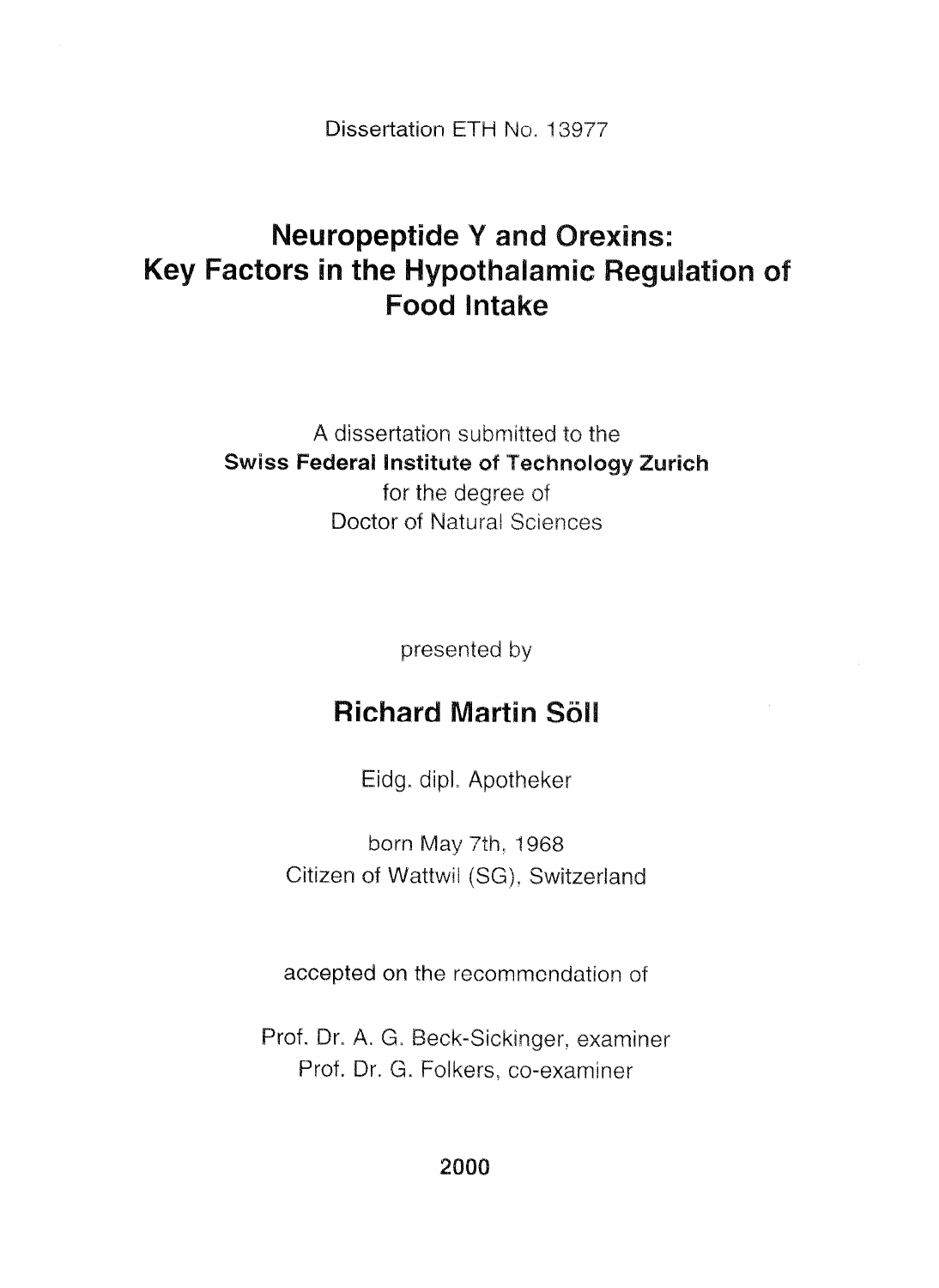### **SUMMARY**

In our days obesity and overweight are beginning to replace undernutrition and infectious diseases as the most significant contributor to the reduction of public health. This asks for a broader understanding of the regulation of food intake and energy homeostasis in human body, in order to encounter this tendency adequately and, where necessary, with sufficient medical treatment. The understanding of overweight and obesity as a willful misconduct with respect to food intake, has recently been extended by a genomically determined approach to understand the individual regulation of energy expenditure and food intake. The superior operating center for energy homeostasis is localized in the hypothalamic region of the central nervous system, A big series of neurotransmitters, mainly neuropeptides, are acting and interacting there in a redundant system (chapter I). Leptin and insulin, two peripheral adiposity signals, circulate in the blood at levels proportional to the body fat content and enter the central nervous system in proportion to their plasma level. They evolve a wide range of action in the hypothalamus via specific receptors. Deficiency of either peptide induces food intake, whereas central administration into the brain does the opposite. Neuropeptide Y (NPY) and the orexins A and B are three of the important neuropeptides, which transmit the action of leptin and insulin in the hypothalamus. NPY acts in human via at least three different receptor subtypes, They all belong to the superfamily of heptahelical G-protein coupled receptors and are referred to as  $Y_1$ -,  $Y_2$ - and  $Y_5$ -receptor. Furthermore, pancreatic polypeptide binds to  $Y_4$ receptors. The food intake stimulating effect of NPY is exerted  $-$  as known so far  $$ via a team-play of  $Y_1$ - and  $Y_5$ -receptors. Involvement and function of these two receptor subtypes in signal transduction of NPY-induced food intake can be investigated best by a set of highly receptor subtype selective agonists and antagonists. Whereas for the  $Y_5$ -receptor selective agonists and antagonists are known, for the  $Y_1$ -receptor only selective antagonists are reported and it still lacks a highly selective agonist. This work presents the first NPY-based analogs with Y, receptor preference and information about the role of specific amino acid positions of NPY for binding to the Y-receptor subtypes. Amongst the tested analogs,  $[F<sub>1</sub>]$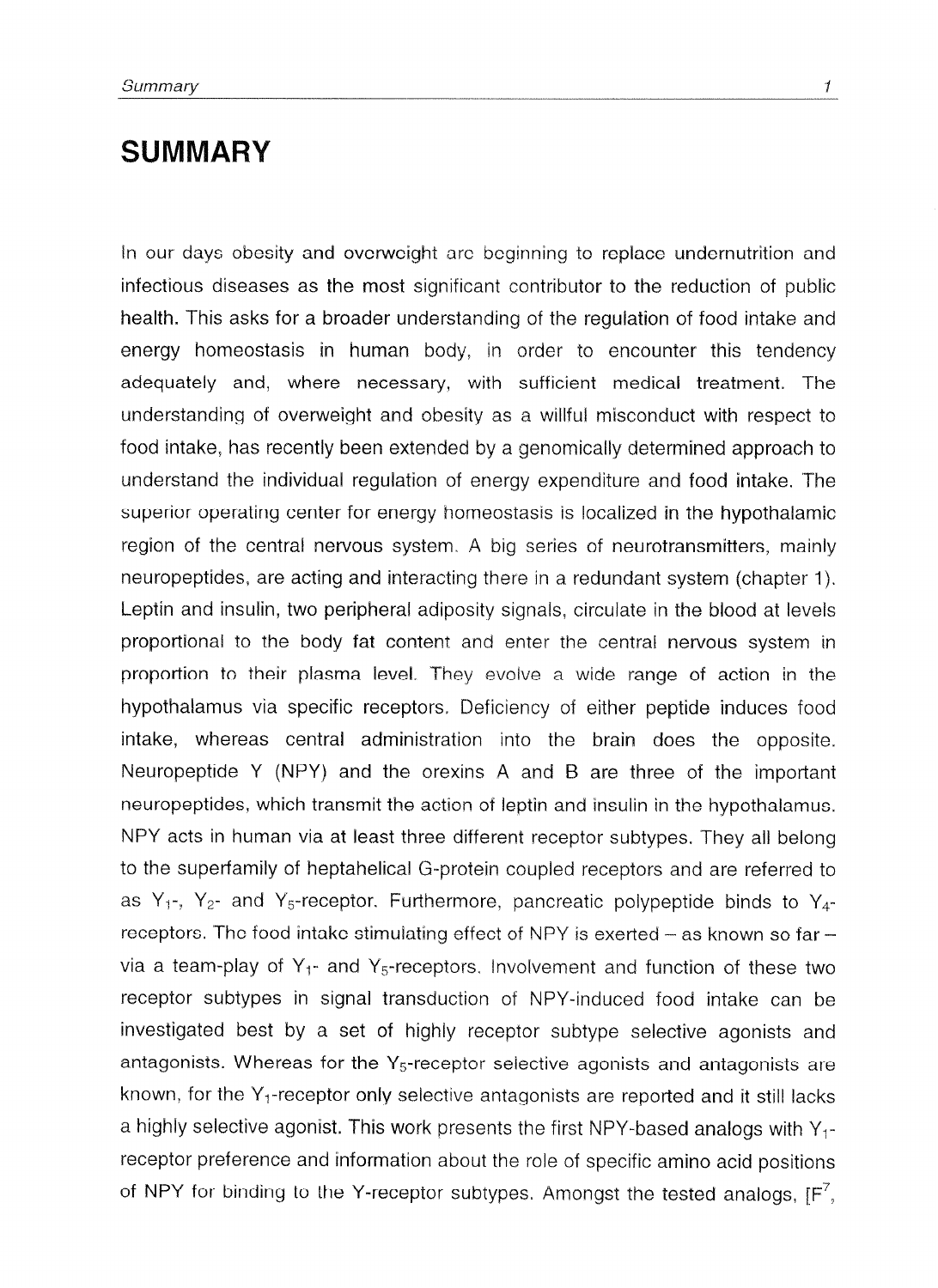$P^{34}$ ] pNPY has been found to show highest Y<sub>1</sub>-receptor affinity, with subnanomolar affinity to the Y<sub>1</sub>-receptor, and K<sub>i</sub> values of 32 nM and 34 nM at the Y<sub>2</sub>- and Y<sub>5</sub>subtype, respectively. In addition, variations of position 6, especially  $[R^6, P^{34}]$ pNPY and variations within positions 20-23 of NPY were found to result in analogs with Y<sub>1</sub>-receptor preference (chapter 2). With respect to antagonist, several Y<sub>1</sub>recpetor selective ligands are known, One of the mostly applied peptide antagonist at the  $Y_1$ -receptor, a homodimer called GR231118, turned out to be a potent agonist at the Y<sub>4</sub>-receptor as well, In order to discriminate between Y<sub>1</sub>receptor antagonism and Y4-receptor agonism, systematic variation of the monomeric sequence of GR231118 was performed with regard to hydrophobicity, size, charge, acidity and orientation of the side-chain of the newly introduced amino acids (chapter 3). This resulted in a set of peptides with increased  $Y_{1}$ receptor selectivity, which provided promising information for the development of new, highly selective  $Y_1$ -receptor antagonists. Dimerization of the most interesting sequences by disulfide coupling showed significant increase in receptor affinity (chapter 3).

---

Besides the characterization of different receptor subtypes, NPY analogs can further be used for the characterization of species specific differences of a distinct receptor subtype (chapter 4). This was performed on the human, rat and guinea pig Y<sub>4</sub>-receptors, using  $[A^{33}]$ pNPY,  $[A^{34}]$ pNPY,  $[A^{35}]$ pNPY,  $[A^{36}]$ pNPY, a set of centrally truncated NPY analogs and <sup>125</sup>I-hPP (human pancreatic polypeptide) or  $125$ I-PYY (peptide YY) as radioligands. NPY and PYY competed with  $125$ I-hPP at  $Y<sub>4</sub>$ -receptors expressed in CHO cells according to a two-site model. This was investigated for guinea pig  $Y_4$  by saturation with either radiolabeled hPP or pPYY. The number of high-affinity binding-sites for  $125$ -pPYY was about 60% of the receptors recognized by  $^{125}$ I-hPP. Porcine [Ala $^{34}$ ]NPY and [Ahx $^{8-20}$ ]NPY bound to rat  $Y_4$ , but not to human or guinea pig  $Y_4$ , according to a two-site model. These results suggest that different full agonists can distinguish between different active conformations of the guinea pig  $Y_4$  receptor and that  $Y_4$  receptors may display functional differences in vivo between human, guinea pig, and rat (chapter 4).

Orexin A and B, also known as hypocretin 1 and 2, are two recently discovered hypothalamic neuropeptides, which are importantly involved in the regulation of food intake and in the sleep-wake cycle. Orexin A is a 33 amino acid peptide amid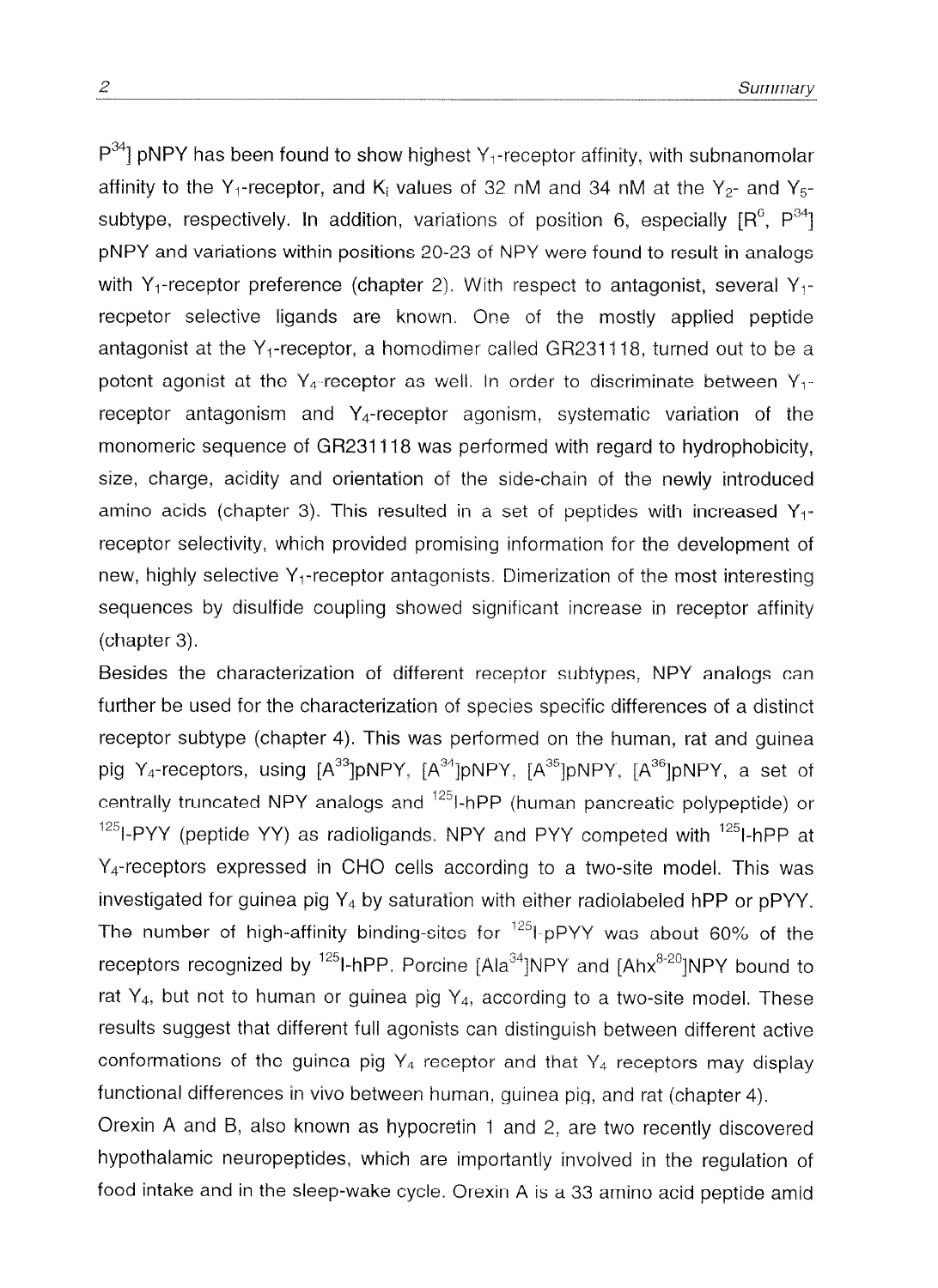with two intramolecular disulfide bonds and orexin B a linear 28 amino acid peptide amid. in order to provide orexin A for biological and pharmacological tests, four different synthesis methods for the synthesis of peptides containing two disulfide bonds are compared and optimised regarding to reaction time, purity of the crude peptide and yield of the purified peptide. A new one-step cyclisation method in solution is presented for fast, easy and high yield synthesis of orexin A, based on iodine oxidation in acetic acid/water using S-acetamidomethyl (S-Acm) and S-trityl (S-Trt) as cysteine protecting groups. Furthermore, this work indicates the building of different mono- or bicyclic configurations of orexin A after unselective disulfide formation, indicating the necessity of selective formation of the two disulfide bonds in the synthesis of orexin A (chapter 5). Orexin A and B are endogenous ligands of two closely related G-protein-coupled receptors termed  $OX<sub>1</sub>$  and  $OX<sub>2</sub>$ . Up to now, no structure-activity relationships of any of the two orexin peptides have been reported, nor any potent subtype selective antagonist or agonist is known to characterize the physiological and pharmacological role of the two receptor subtypes. Structure-affinity relationships of fragments and analogs of orexin A and B were investigated on  $OX_{1}$  and  $OX_{2}$ -receptors, expressed in CHO cells, and on SK-N-MC-cells (chapter 6). The results suggest the importance of the almost conserved C-terminal decapeptide of orexin A and for ligand-receptor interaction. N-terminal fragments completely or almost completely lost binding. Orexin  $B(18-28)$ , the C-terminal undecapeptide of orexin B, is presented as the first high affinity peptide antagonist at the  $OX_{1}$ -receptor. This compound did not alter intracellular calcium concentration, investigated by fluorometric imaging technique, despite very high binding. The C-terminal methionine residue of orexin B was found to be crucial for receptor activation. Interestingly, it could be sufficiently replaced by leucine, the C-terminal residue of orexin A. Binding experiments on SK-N-MC cells, a human neuroblastoma cell line, revealed the existence of an orexin-receptor. Differences in the binding profile of orexin A and B fragments at the  $OX_{1}/OX_{2}$ -receptors and the receptor on SK-N-MC cells give raise to the suggestion of a third orexin receptor subtype (chapter 6).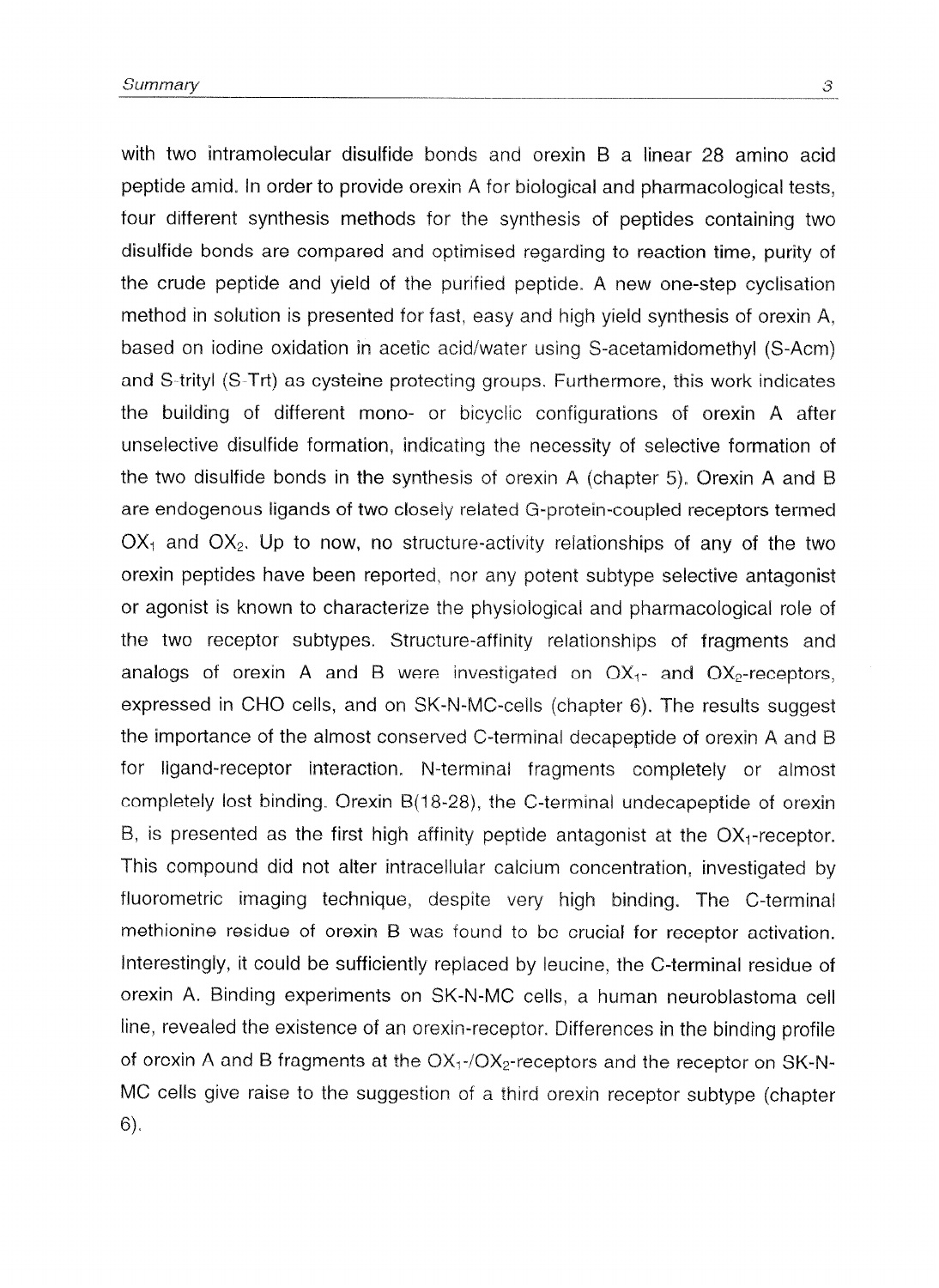#### ZUSAMMENFASSUNG

Übergewicht und Fettleibigkeit (Obesitas) lösen in unseren Tagen weltweit die Unterernährung und infektiöse Krankheiten als wesentlichsten Faktor zur Verminderung von Gesundheit und Wohlbefinden ab. Daher besteht Bedarf die Regulation der Nahrungsaufnahme und des Energiehaushalts besser zu verstehen, um dieser Tendenz adäguat und mit entsprechender medizinischer Behandlung begegnen zu können. Das Verständnis von Übergewicht und Obesitas als willentliches Fehlverhalten in Bezug auf die Nahrungsaufnahme, wurde in den vergangenen Jahren erweitert durch einen genetisch begründeten Ansatz. Das übergeordnete Schaltzentrum für den Energiehaushalt im Gehirn ist im Hypothalamus lokalisiert. Eine grosse Anzahl von Neurotransmittern, vor allem Neuropeptide, wirken dort in einem hoch komplexen System (Kapitel 1). Leptin und Insulin sind zwei periphere Signalproteine, die im Blut in Konzentrationen proportional zur Menge an Körperfett zirkulieren. Im Verhältnis zu ihrer Plasmakonzentration gelangen sie über die Blut-Hirn-Schranke ins zentrale Nervensystem. Im Hypothalamus entfalten sie ein weites Wirkungsspektrum über spezifische Hezeptoren. Mange! an oder Fehlen von einem dieser Signalproteine führt zu vermehrter Nahrungsaufnahme und ihre Verabreichung direkt ins zentrale Nervensystem bewirkt das Gegenteil. Neuropeptid Y (NPY) und die Orexine A und B sind drei der wichtigen Neuropeptide, wetche die Wirkung von Insulin und Leptin im Hypothalamus weiterleiten. NPY wirkt im Menschen über mindestens drei verschiedene Rezeptoren. Alle gehören zur Grossfamilie der G-Protein gekoppelten Rezeptoren und sie werden als Y<sub>1</sub>-, Y<sub>2</sub>- und Y<sub>5</sub>- Rezeptor bezeichnet. Zur gleichen Familie gehört auch der Y<sub>4</sub>-Rezeptor, der das verwandte Pankreatische Polypeptid (PP) bindet. Die Stimulation der Nahrungsaufnahme durch NPY wird, soweit bekannt, über ein Zusammenspiel von Y<sub>1</sub>- und Y<sub>5</sub>-Rezeptoren vermittelt. Die genaue Funktion dieser zwei Rezeptorsubtypen in der Signalübertragung von NPY-induzierter Stimulation der Nahrungsaufnahme, kann am besten mitteis hochaffiner und rezeptorsubtyp-spezifischer Agonisten und Antagonisten untersucht werden. Für den  $Y_5$ -Rezeptor sind selektive Agonisten und Antagonisten bekannt, am Y,-Rezeptor nur selektive Antagonisten und es fehlt ein hochselektiver Agonist. Diese Arbeit präsentiert die ersten peptidischen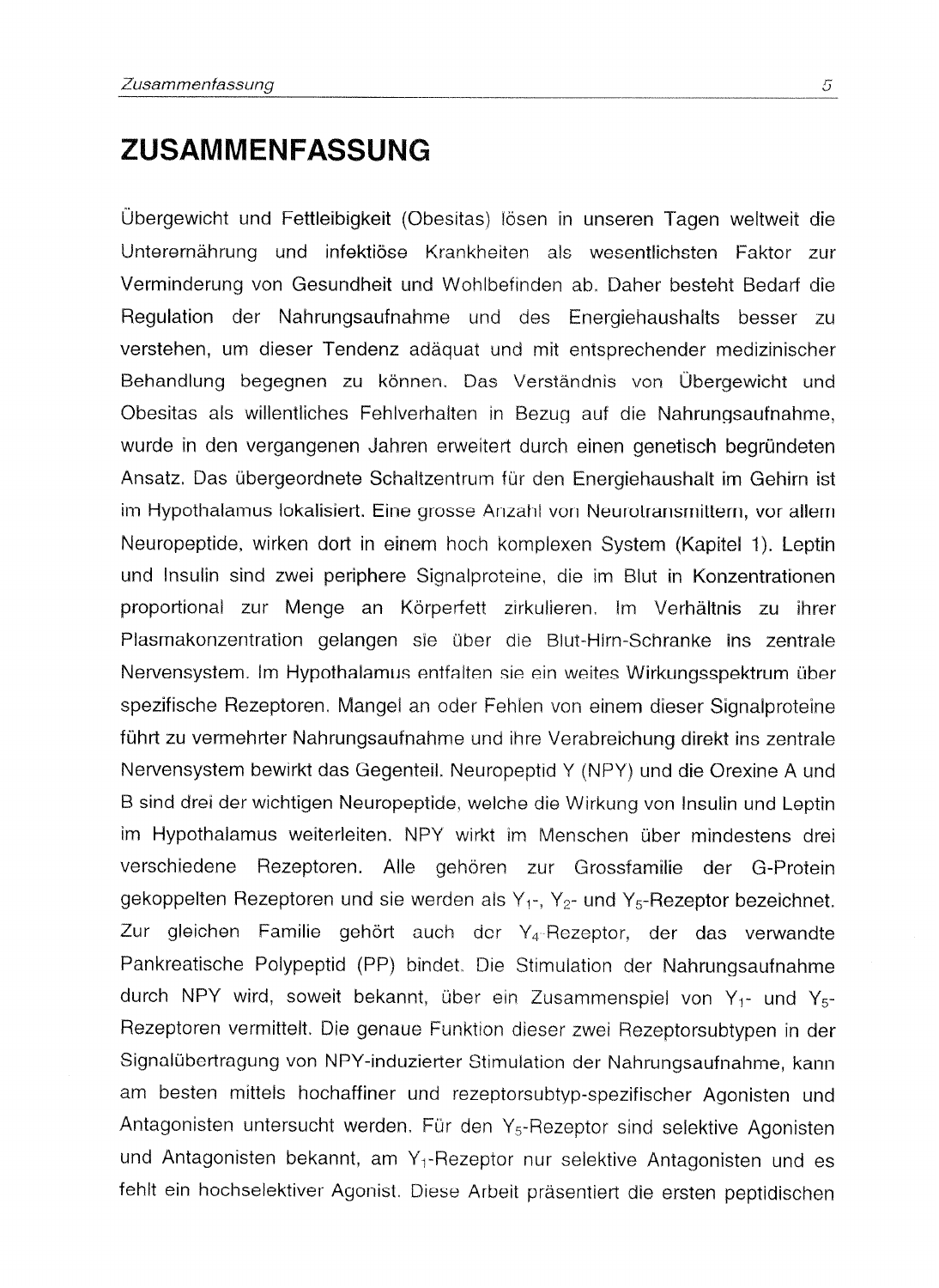Agonisten auf NPY-Basis mit hoher Präferenz zum Y<sub>1</sub>-Rezeptor und gibt Informationen über die Wichtigkeit einzelner Aminosäuren von NPY für die Bindungsaffinität an den Y-Rezeptor Subtypen. Höchste Y<sub>1</sub>-Rezeptor Präferenz (> 3000-fach) unter den getesteten Verbindungen wurde mit [F<sup>7</sup>, P<sup>34</sup>] pNPY erreicht, welches subnanomolare Affinität am Y<sub>1</sub>-Rezeptor aufwies und K<sub>i</sub>-Werte von 32 nM und 34 nM am Y<sub>2</sub>-und Y<sub>5</sub>-Rezeptor. Des weiteren wurde eine Präferenz zum Y<sub>1</sub>-Rezeptor für Verbindungen gefunden mit Variationen in Position 6 von NPY, vor allem für [R<sup>6</sup>, P<sup>34</sup>] pNPY, sowie für Analoga mit Abweichungen in Positionen 20-23 (Kapitel 2). Was Antagonisten an Y-Rezeptoren betrifft, so sind einige subtypspezifische Liganden für den Y<sub>1</sub>-Rezeptor bekannt, GR231118, ein zu Testzwecken sehr häufig eingesetzter homodimerer Antagonist am Y<sub>1</sub>-Rezeptor. bindet auch als hochaffiner Agonist am  $Y_4$ -Subtyp. Um zwischen  $Y_4$ -Rezeptor Agonismus und  $Y_1$ -Rezeptor Antagonismus zu differenzieren. wurden systematische Variationen der monomeren Sequenz von GR231118 durchgeführt (Kapitel 3). Aminosäuren wurden ausgetauscht im Hinblick auf Lipophilie, Grösse, Säure-Basen Eigenschaften, Rigidität und Orientierung der Seitenketten der neu eingefügten Komponenten. Das führte zu einer Anzahl von Peptiden mit erhöhter Selektivität, welche vielversprechende Informationen für die Y<sub>t</sub>-Rezeptor Entwicklung neuer, hochselektiver Antagonisten am Y<sub>1</sub>-Rezeptor liefern, Dimerisierung ausgewählter Sequenzen durch Disulfidkupplung führte zu einer markanten Erhöhung der Bindungsaffinität (Kapitel 3).

Ausser für die Charakterisierung verschiedener Rezeptor Subtypen, können Neuropeptid Y Analoga auch für die Bestimmung spezies-spezifischer Unterschiede eines einzelnen Subtyps gebraucht werden (Kapitel 4). Das wurde zur Untersuchung des Y<sub>4</sub>-Rezeptors von Mensch, Ratte und Guinea Pig ausgenutzt, wobei [A<sup>33</sup>]pNPY, [A<sup>34</sup>]pNPY, [A<sup>35</sup>]pNPY, [A<sup>36</sup>]pNPY, eine Anzahl zentral verkürzter NPY Analoga und <sup>125</sup>I-hPP (humanes Pankreatisches Polypeptid) oder <sup>125</sup>I-PYY (Peptid YY) als Radioliganden eingesetzt wurden. NPY und PYY verdrängten <sup>125</sup>I-hPP an Y<sub>4</sub>-Rezeptoren nach einem Modell mit zwei Bindungsstellen. Das wurde durch Sättigungsassays am Guinea Pig Y<sub>4</sub>-Rezeptor belegt, unter Anwendung von hPP oder pPYY als Radioliganden. Die Anzahl an hochaffinen Bindungsstellen für <sup>125</sup>I-pPYY betrug ungefähr 60% der Rezeptorbindungsstellen, die durch <sup>125</sup>I-hPP erkannt wurden. [Ala<sup>34</sup>]pNPY und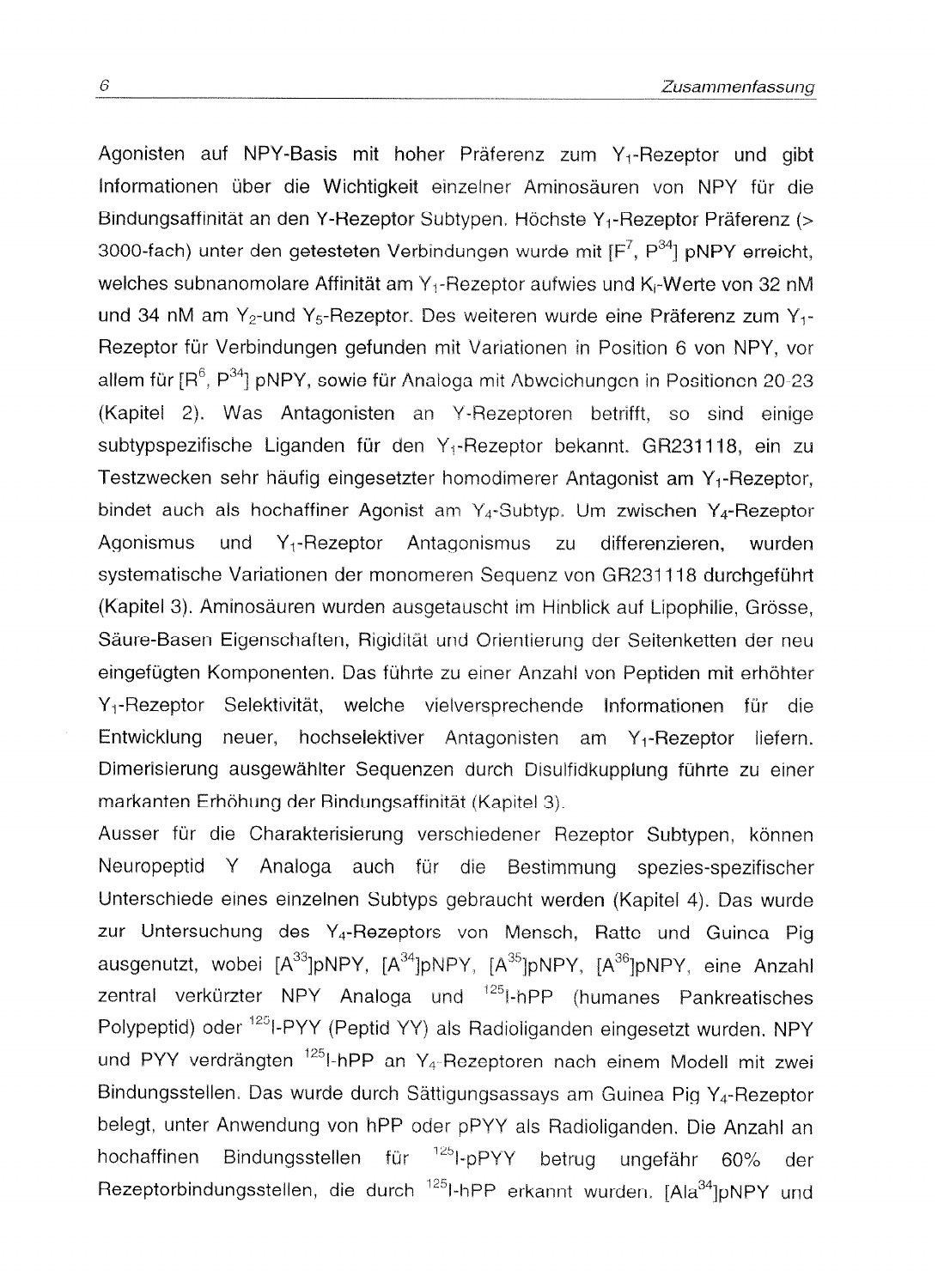[Ahx<sup>8-20</sup>]NPY banden an Y<sub>4</sub>-Rezeptoren von Ratten, nicht aber von Menschen oder Guinea Pigs, nach einem Modeli mit zwei Bindungsstelien. Diese Resultate legen nahe, dass verschiedene voile Agonisten zwischen verschiedenen aktiven Konformationen von Guinea Pig Y<sub>4</sub>-Rezeptoren unterscheiden können und dass Y<sub>4</sub>-Rezeptoren in vivo funktionelle Unterschiede zwischen Menschen, Ratten und Guinea Pigs aufweisen (Kapitel 4),

Qrexin A und B, such bekannt unter dem Namen Hypocretin 1 und 2, sind zwei erst vor kurzem entdeckte Neuropeptide, welche eine wichtige Rolle in der Regulation der Nahrungsaufnahme und im Schlaf-Wach-Zyklus spielen. Orexin A ist ein 33 Aminosauren langes Peptidamid mit zwei intramolekularen Disulfidbrücken, Orexin B ein lineares, 28 Aminosäuren langes Peptidamid. Um Orexin A für biologische und pharmakologische Tests zur Verfügung stellen zu können, wurden vier verschiedene Methoden zur Synthese von Peptiden mit zwei intramolekularen Disulfidbriicken verglichen und optimiert in Bezug auf Reaktionszeit, Reinheit des Rohproduktes und Gehalt des gereinigten Peptides (Kapitel 5). Eine neue Methode zur Synthese von Orexin A wurde entwickelt, welche in kurzer Zeit und bei geringem Material- und Zeitaufwand zu hoher Ausbeute führt. Die selektive Bildung der zwei Disulfidbindungen in Lösung basiertauf einer Iod-Oxidation in einem Essigsäure/Wasser Gemisch unter Anwendung von S-Acetamidomethyl (S-Acm) und S-Trityl (S-Trt) als Cystein Schutzgruppen. Die Bildung verschiedener mono- oder bizyklischer Konfigurationen nach unselektiver Disulfidverknüpfung verlangte eine selektive Schutzgruppenstrategie bei der Bildung der zwei Disulfidbrücken in der Synthese von Orexin A (Kapitel 5). Orexin A und B sind endogene Liganden an  $OX<sub>1</sub>$  und  $OX<sub>2</sub>$ , zwei nahe verwandten G-Protein gekoppelten Rezeptoren. Bis jetzt wurden weder fur Orexin A noch fur Orexin B Struktur-Wirkungs-Beziehungen publiziert, noch subtypselektive Agonisten oder Antagonisten, die für die physiologische und pharmakologische Charakterisierung der Rezeptorsubtypen nötig wären, Struktur-Wirkungs-Beziehungen von Fragmenten und Analoga von Orexin A und B wurden untersucht (Kapitel 6).  $OX_{1}$ - und  $OX_{2}$ -Rezeptoren wurden kloniert und in CHO-Zellen exprimiert. Die Bindungsstudien weisen auf die Wichtigkeit des Cterminalen Dekapeptides von Orexin A und B für die Ligand-Rezeptor Wechselwirkung hin. N-terminale Fragmente verloren die Bindungsaffinität